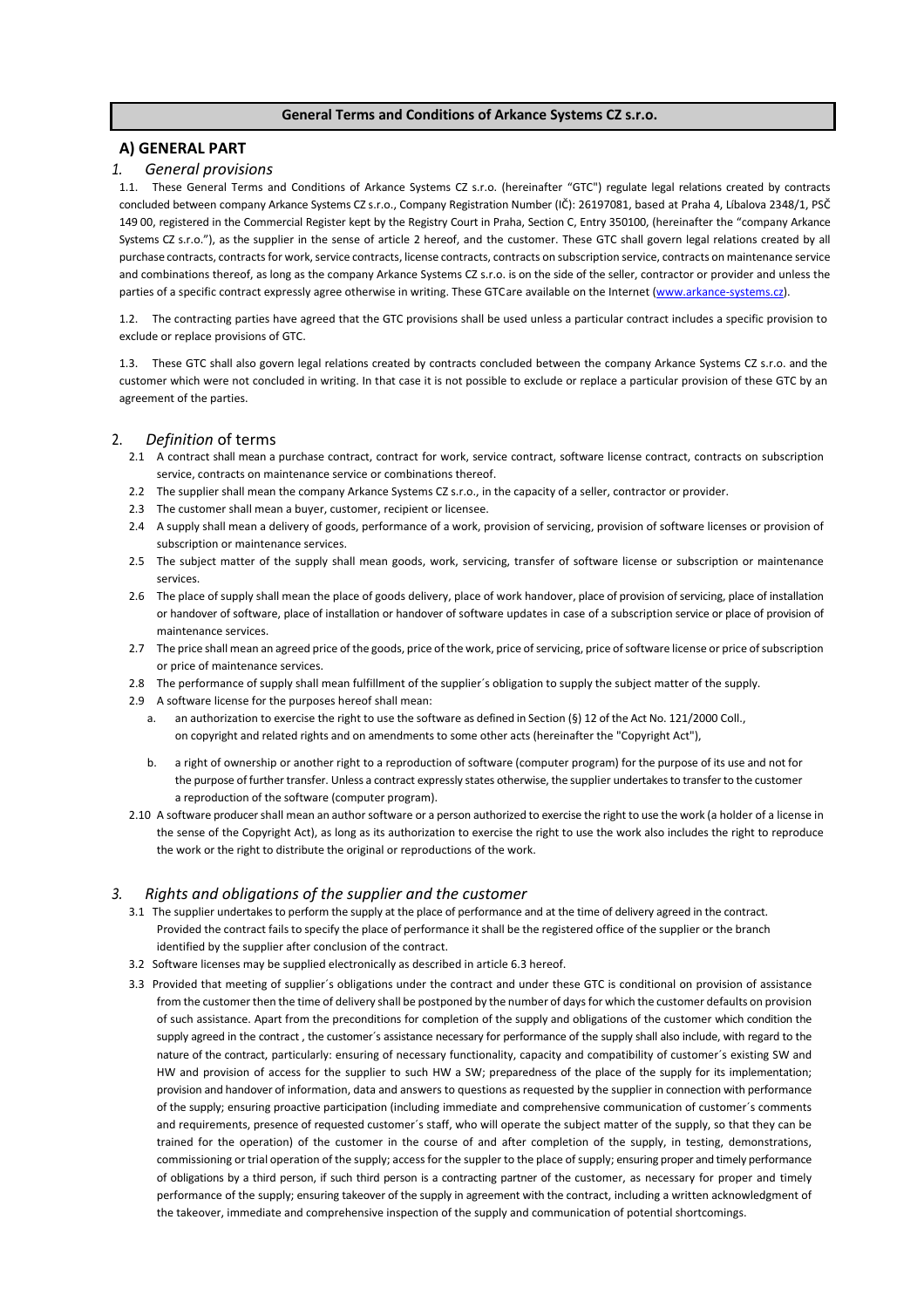- 3.4 The supplier shall be entitled to withdraw from the contract if the customer´s organization was dissolved or transformed or if a request was filed to open insolvency proceedings against the customer or if execution of a resolution or distraint order was issued against customer´s assets.
- 3.5 The supplier shall be authorized to record and to process data about the customer obtained through its business relations or in association with them for its own needs. The customer hereby grants its explicit consent to such activities. The customer hereby also grants to the supplier its consent to use its electronic contact for mailing of business communications in the sense of applicable provisions of the Act No. 480/2004 Coll., on certain information society services.

### *4. Liability of the supplier and the customer in case of contract violation*

- 4.1. In case of a default on payment of, or even a part of, the price or another agreed payment the customer undertakes to pay, regardless of its fault, to the supplier a contractual fine amounting to 0.05 % of the overdue amount for each defaulting day.
- 4.2. In case of a default to provide the assistance in agreement with a concluded contract or under paragraph 3.3 hereof the customer undertakes, regardless of its fault, to pay to the supplier a contractual fine amounting to 0.1% of the total price of the supply, including VAT, to which the default on assistance relates for each day of the default to provide the assistance.
- 4.3. In case of breaching the obligation to protect confidential information a contractual fine has been agreed amounting to 100 000.‐ CZK for each individual breach.
- 4.4. In case of a default to perform the supply or rectify a shortcoming of the supply during a warranty period the supplier undertakes to pay to the customer a contractual fine amounting to 0.05 % of the total price of the supply, including VAT, to which the default relates.
- 4.5. Payment of any of the contractual fines by the customer, in agreement herewith or with the contract, shall have no effect on the supplier´s right to compensation of damage in the amount exceeding the paid contractual fine. Any withdrawal from the contract shall have no effect on entitlement to payment of contractual fines, compensation of damage and on provisions of the contract or GTC which specify calculation and claiming of contractual fines and claims to compensation of damages.
- 4.6. The supplier and the customer shall be liable for any damage under applicable legal regulations and under the contract. The supplier and the customer hereby undertake to do their best in order to prevent damages and to minimize damages. Neither the supplier nor the customer shall be liable for damages incurred as a result of objectively incorrect or otherwise erroneous instructions received from the other contracting party.
- 4.7. Only the actually incurred damage shall be compensated. Within the scope permitted by valid legal regulations, neither the supplier nor the customer shall be liable for any indirect, accidental or subsequent damages, damages to data or lost profit or revenues or other financial loss, even if such damages result from a failure to meet the obligations to administrative bodies, including damages incurred as a result of breaching contractual or legal obligations.
- 4.8. The supplier and the customer have agreed that the amount of a predictable damage, which may occur as a result of breaching of the supplier´s obligation, shall not exceed the price of the supply associated with the damage, unless a different amount is agreed. The supplier shall have no liability for loss or damage of customer´s data and any potential recovery of lost or destroyed data shall be at customer´s expense.
- 4.9. Any claims to a compensation of damage shall be made by the customer to the supplier in a relevant way only if the customer, after the event that caused the damage, adopted all measures to minimize the damage and informed the supplier immediately about the event and provided to the supplier all requested documents relating to the event.
- 4.10. Neither the supplier nor the customer shall be liable, in addition to cases specified by applicable law, if they breach their obligations due to a force majeure event, i.e. circumstances beyond control of the parties, which could not have been averted, not even with the maximum efforts, i.e. they occurred due to an objectively unavoidable accident.

#### *5. Price and terms of payment*

- 5.1. The price shall correspond to the supplier´s quotation, if any such quotation was provided before conclusion of the contract. All prices indicated in a quotation or in a contract are provided excluding VAT. The supplier shall be entitled to charge and request payment of the price including VAT in the amount under applicable legal regulations and the customer shall pay the VAT charged on the price.
- 5.2. **Price clause.** Provided there is an increase of: a) customs tariffs, import or export fees, b) prices of services and supplies of third persons necessary for the supplier´s supply, particularly due to foreign exchange rates of the involved currencies, or an increase in prices of energies, inputs, transport or inflation, between the date of contract conclusion and the date of supply and that period is at least 20 days, then the supplier shall be entitled, without further notice, to unilaterally increase the price, however, only by the amount of such an increase. The customer hereby accepts such price increases as described in the previous sentence. The price will be changed subject to the conditions described in the previous sentence in agreement with regulations specified in Section (§) 2154 et seq. of the Civil Code also in the case that the contract is not a purchase contract.
- 5.3. The parties have agreed that all agreed receivables of the supplier from the customer that are before their due date (particularly agreed instalments) shall become due immediately if the customer is in default on any of its payments for more than 7 days or if circumstances arise which may reduce creditworthiness of the customer (particularly suspension of payments to other persons, declaration of insolvency, bankruptcy or permission for reorganization, approval of debt relief). In those cases the supplier shall have the obligation to perform the not yet completed supplies only if all customer´s obligations have been paid in advance or if the customer provides a security approved by the supplier. The supplier shall be authorized to unilaterally set off all its receivables from the customer, including those that are not yet due, against the customer´s receivables from the supplier, including those not yet due.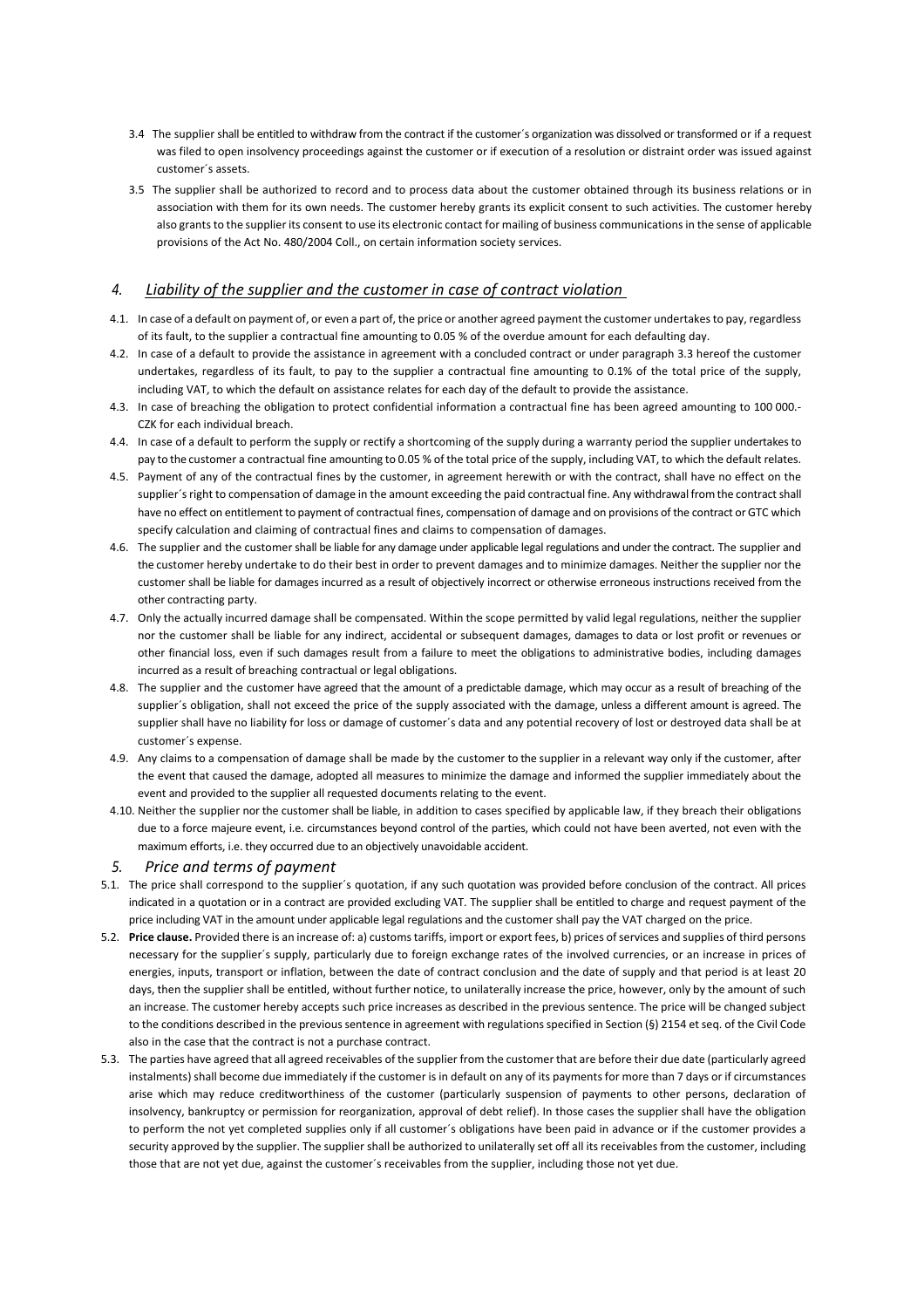#### *6. Supply performance*

- 6.1. A partial performance by the supplier shall be permissible and the customer shall take it over as required.
- 6.2. In case the customer orders an installation of equipment and computer programs the customer shall be responsible for capacity and compatibility of its existing computer and related technology or equipment (in this document also referred to as "HW" or "hardware") and computer programs (in this document also referred to as "SW" or "software"). In case the existing HW or SW is incompatible and the technician travels to perform the installation but it cannot be completed then the customer agrees to pay to the supplier all costs of the installation that could not be completed.
- 6.3. In the case that the subject matter of performance by Arkance Systems CZ s.r.o. consists of provision of rights to software the license may be also provided in an electronic form, i.e. by sending an email message or messages by the software producer directly to the customer, while the message shall contain a link to an applicable website offering the requested software and a serial number of the respective license to enable the upload. The provision of the data mentioned above will be considered provision of a license to the software.

### *7. Protection of confidential information*

- 7.1. Confidential information, regardless of the form of the information, shall be defined as any information relating to the supply and its performance (particularly information about rights and obligations of the contracting parties, information about the price of supply, as well as about the course of supply performance), relating to the supplier or the customer (particularly business secrets, information about their activities, structure, economic results, know‐how) or treatment of information for which legal regulations establish a special confidentiality regime (particularly business secrets, confidential facts, bank secrecy, professional secrecy). The term confidential information shall also include information expressly marked as such by the customer or by the supplier. Excluded from the confidential information shall be the information that has become available to the general public in the course of the contract duration, as long as this was not due to breaching of the confidentiality obligation, the information acquired by the customer or by the supplier through a process independent of the contract or the other party, as long as the concerned party is able to document such a process, and finally the information provided to the customer or to the supplier by a third person which acquired such information without a breach of any confidentiality obligation.
- 7.2. The supplier and the customer shall ensure confidentiality of the acquired confidential information in a manner usual for keeping confidential their own confidential information. The supplier and the customer have shall have the mutual right to request evidence that the principles used for protection of confidential information are sufficient. At the same time, the supplier and the customer shall also ensure protection of the acquired confidential information by their employees, representatives and cooperating third parties, as long as such information is provided to them.
- 7.3. The supplier and the customer shall have the right to use, to provide and to disclose the confidential information only in the scope and under the terms necessary for proper performance of rights and obligations resulting from the contract. In case of termination of validity or effect of certain contractual provisions the provisions about protection of confidential information shall remain in force and effect, unless the supplier and the customer expressly agree otherwise.
- 7.4. The supplier and customer shall strictly observe the confidential character of all such confidential materials and such materials shall not be used by or disclosed to third persons. If any disclosure of information from confidential materials to third persons is necessary for performance of the contract then the information shall be provided only subject to the following conditions:
	- 7.4.1. the other party shall previously approve the third party to which the confidential information is to be disclosed by one of the parties,
	- 7.4.2. the third party shall in writing confirm its commitment to protect confidential information disclosed to it in the same scope as the confidentiality commitment which binds the disclosing party.
- 7.5. Disclosure of the following information shall not be classified as a breach of the obligation to protect confidential information:
	- 7.5.1. the information which is or becomes available to the general public or the information which shall be disclosed under generally binding legal regulations, without breaching the contract
	- 7.5.2. the information which the recipient received in agreement with legal regulations from a third person without any obligation to keep it confidential; in this case the contracting party shall not be classified as the source of the information,
	- 7.5.3. the information which was released from the confidentiality obligation based on a valid order of a court or public administration authority, subject to the condition that the recipient:
		- 7.5.3.1. informed the party that provided the information about such order immediately after it was received,
		- 7.5.3.2. cooperates with the party that provided the information in order to obtain from a court or public administration authority, which issued the mentioned order, a protective order to limit the disclosure and use of such confidential materials exclusively for the purposes for which the original disclosure order was intended.
- 7.6. The obligations of the parties under this article shall apply throughout the duration of the business secret, both throughout the duration of the contract and even after the contract is terminated for any reason whatsoever.
- 7.7. Payment of a contractual fine shall have no effect on the right of the aggrieved party to demand protection in agreement with Section (§) 2985 and Section (§) 2988 of the Civil Code.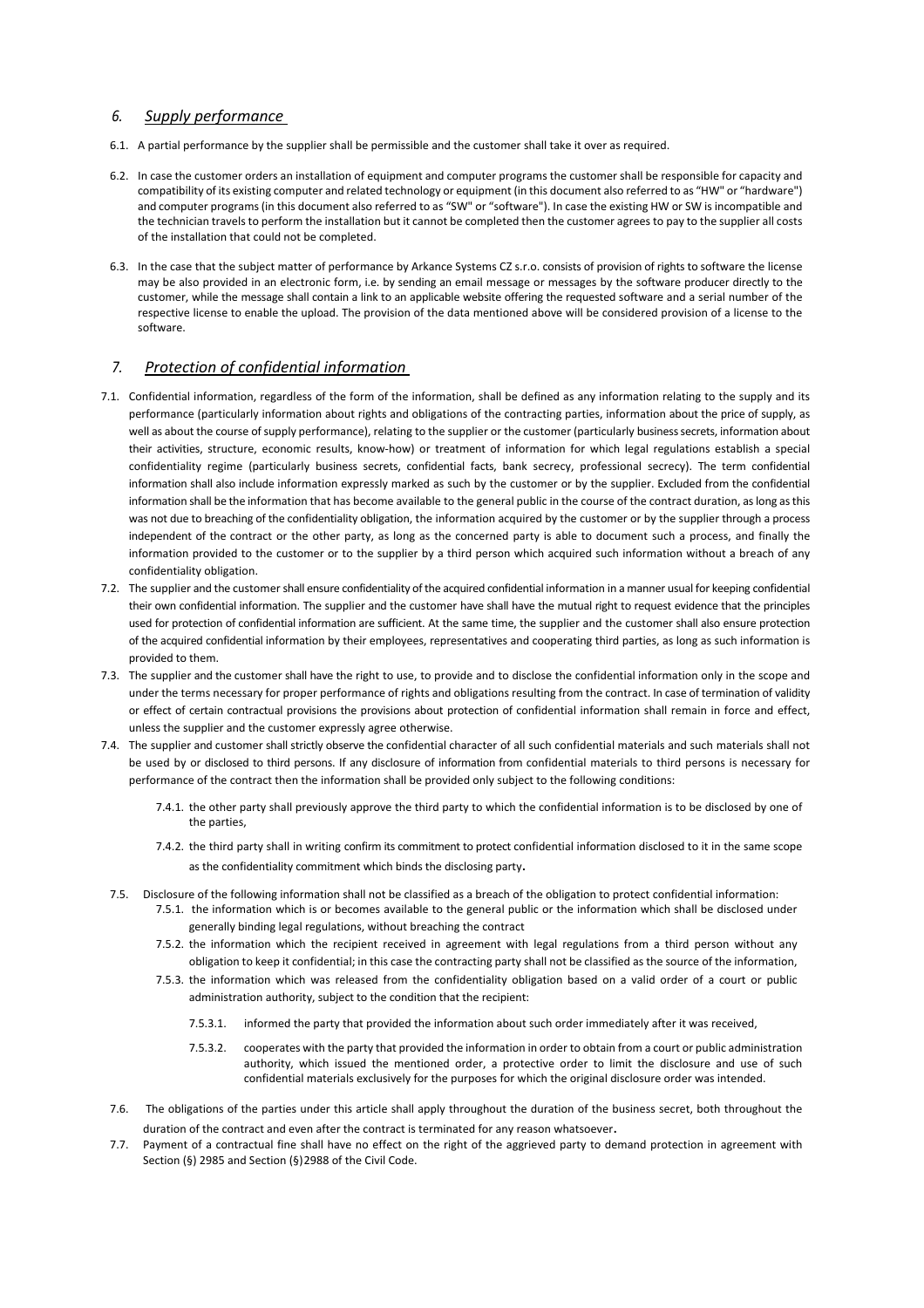7.8. After completion of supply performance either party may request from the other party returning of all provided materials necessary for performance of the supply, which contain information of confidential character or constituting business secret, and the other party shall return those materials if they are not a part of the supply.

### **B) SPECIAL PART**

#### *8. Purchase contract*

8.1. The parties have agreed that the goods which are a part of the supply shall remain the property of the supplier until the price indicated in the tax document is fully paid. For the purposes of VAT assessment the date of taxable supply shall be the date of its delivery or date of price payment, depending on which occurs first.

### *9. Contract for work, service contract*

- 9.1. The supplier´s entitlement to payment of the price of the work shall arise once the work is handed over. The supplier´s entitlement to payment of the price of servicing shall arise once the service is provided.
- 9.2. The parties have agreed that the handover of the work by the supplier to the customer shall be made by means of a handover protocol (or installation protocol or delivery note). The customer undertakes to take over the work and sign the handover protocol provided the work is free of defects and demonstrates only minor defects and outstanding items which do not prevent the use of the work. In the handover protocol the supplier shall make a commitment to remove such minor defects and outstanding items within the time limit specified in the handover protocol.
- 9.3. Provided the contract does not specify the time of delivery or provided the supplier delivers the supply before or after the time of delivery, the supplier undertakes to communicate to the customer the time of delivery by email at least 2 workdays in advance. Provided the customer fails to arrive at the place of supply or refuses to accept a defect-free work which demonstrates only minor defects or outstanding items then it is assumed that the supplier handed over the work on the day agreed in the contract or on the day determined under GTC as the time of delivery.

## 10. Software license contract, contract on subscription service (subscription contract)

- 10.1 Unless a specific software license contract establishes otherwise the term shall mean a contract about a transfer of the right to use software reproduction in agreement with applicable provisions of the Copyright Act for a consideration. Unless a specific subscription contract establishes otherwise the term shall mean a contract on provision of a subscription service for temporary use of software reproduction in agreement with applicable provisions of the Copyright Act.
- 10.2 The customer shall be authorized to reproduce, translate, process, adapt or otherwise change the software if this is necessary for the use of the software reproduction in agreement with its intended purpose (provisions of Section (§) 66, paragraph 1, letter b) of the Copyright Act), only if this has been expressly agreed in the contract.
- 10.3 The customer shall use a software reproduction in agreement with the concluded contract and in agreement with all conditions of the software producer as expressed in the so-called "license agreement", which the customer acceded by either opening the original packaging of the software or by approving the "license agreement" when installing the software.
- 10.4 The customer undertakes to provide to the supplier access for the purposes of software installation to the equipment on which the software is to be installed and also necessary assistance for the software installation.
- 10.5 The parties have agreed that if the customer breaches the license agreement or if the customer defaults on payment of the price for 30 days then on the day following after the breach of the license agreement, i.e. after expiry of the indicated default time limit, the right to use the software reproduction or the right to use the software shall cease to exist, if it was transferred to the customer, and the customer shall promptly uninstall the software, no longer use the software or no longer enable its use. Provided the customer fails to duly and in time meet the obligations specified in the previous sentence then the customer undertakes to pay to the supplier a contractual fine amounting to 10 % of the payment agreed in the contract and, at the same time, make it possible for supplier´s workers to uninstall the software at the expense of the customer. Payment of the contractual fine by the customer shall have no effect on the supplier´s right to compensation of damage, specifically the total amount of the damage. For the purposes of software uninstallation the customer hereby grants its express consent that supplier's authorized may enter its premises in order to uninstall the software and to remove it, including its carrier and all related documentation. Based on a supplier´s request the customer shall also make it possible for the supplier to check whether the software has been uninstalled completely if it was done by the customer according to the first sentence of this paragraph. The customer undertakes to stand all necessary limitations in connection with the check executed by the supplier. This provision shall not affect or restrict other consequences resulting from customer´s default on payment according to these GTC.

### *11. Contract on maintenance service (Contract on maintenance plan)*

- 11.1. A contract on maintenance service shall mean a contract in which the supplier undertakes to arrange for the customer that a certain set of services will be provided for a certain period of time directly by the software producer. The customer undertakes to pay an agreed price for the provided services. Unless the contract establishes otherwise, the price for the maintenance shall be paid at the beginning of the period in which the maintenance service is to be provided.
- 11.2. As a part of the provided maintenance service the supplier undertakes to arrange for the customer provision of the agreed services by the software producer. Individual types of the services and their parameters are defined by the current terms of the producer of the respective software and posted on websites of the supplier or the software producer. In case of any discrepancy between these GTC, contract on maintenance service and an up-to-date offer of the software producer in respect of a scope and content of the maintenance service then the definition of scope and content of the maintenance service